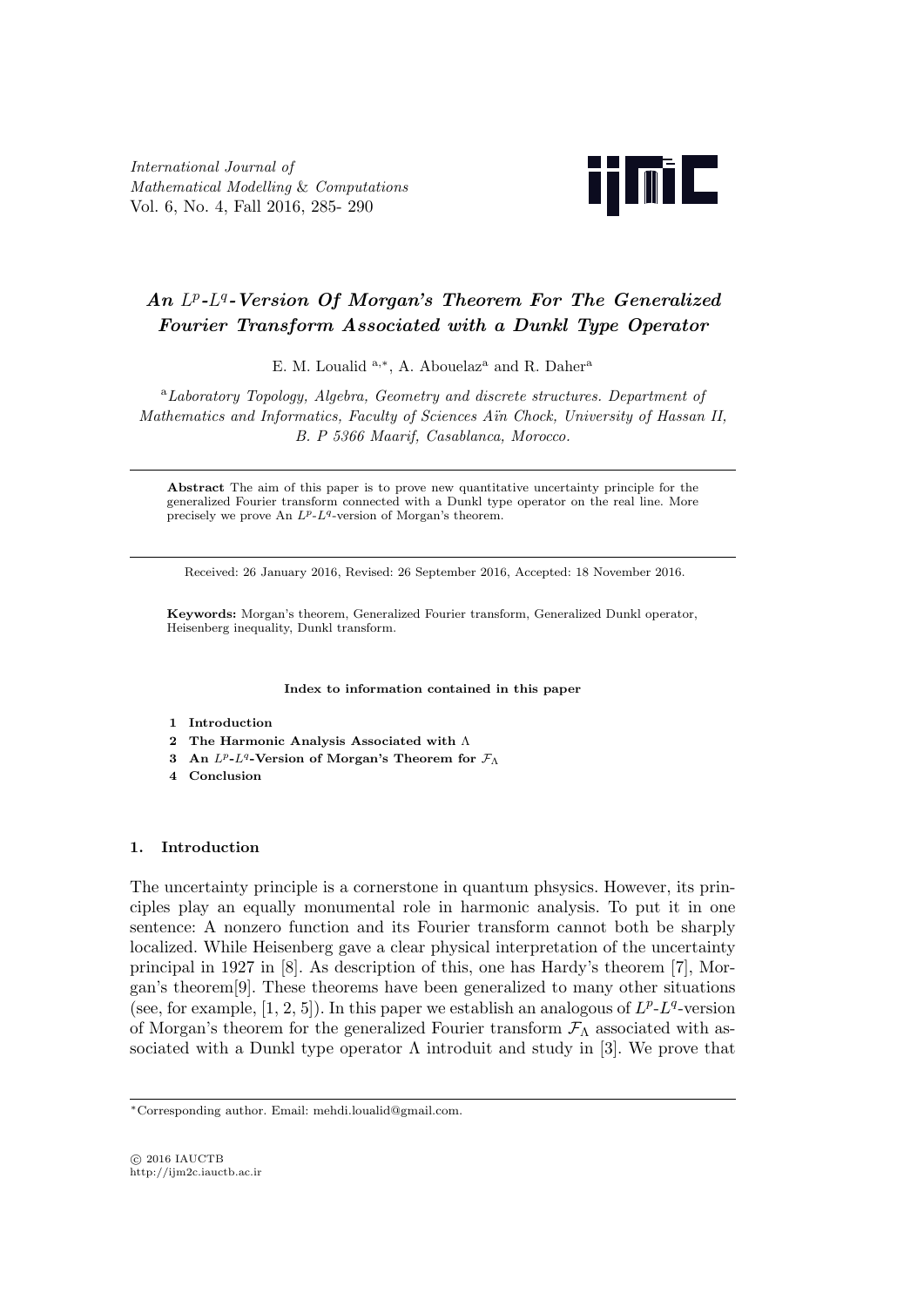for  $1 \leqslant p, q \leqslant \infty, a > 0, b > 0, \gamma > 2$  and  $\eta = \frac{1}{\gamma - 1}$  $\frac{\gamma}{\gamma-1}$ , then for all measurable function  $f$  on  $\mathbb{R}$ , the conditions

$$
e^{a|x|^\gamma}f\in L^p_Q(\mathbb{R})
$$

and

$$
e^{b|\lambda|^{\eta}}\mathcal{F}_{\Lambda}(f)(\lambda) \in L_{Q}^{q}(\mathbb{R})
$$

imply  $f = 0$  if

$$
(a\gamma)^{\frac{1}{\gamma}}(b\eta)^{\frac{1}{\eta}} > \left(\sin\left(\frac{\pi}{2}(\eta-1)\right)\right)^{\frac{1}{\eta}}.
$$

The structure of the paper is as follows: In section 2 we set some notations and collect some basic results about the first singular differential-difference operator  $\Lambda$ and the generalized Fourier transform associated with  $\Lambda$ . In section 3 we state and prove an  $L^p$ - $L^q$ -version of Morgan's theorem for the generalized Fourier transform associated with  $\Lambda$ .

#### **2. The Harmonic Analysis Associated with Λ**

In this section we provide some facts about harmonic analysis related to  $\Lambda$  on the real line. We cite here, as briefly as possible, some properties. For more details we refer to [3]. Throughout this paper we assume that  $\alpha > \frac{-1}{2}$  and let

*•*

$$
Q(x) = \exp\left(-\int_0^x q(t)dt\right), \quad x \in \mathbb{R} \tag{1}
$$

•  $L^p_\alpha(\mathbb{R})$  the class of measurable functions *f* on  $\mathbb{R}$  for which  $||f||_{p,\alpha} < \infty$ , where

$$
||f||_{p,\alpha} = \left(\int_{\mathbb{R}} |f(x)|^p |x|^{2\alpha+1} dx\right)^{\frac{1}{p}}, \quad \text{if } p < \infty,
$$

and  $||f||_{\infty, \alpha} = ||f||_{\infty} = \operatorname{esssup}_{x \in \mathbb{R}} |f(x)|$ .

- $L_Q^1(\mathbb{R})$  the class of measurable functions *f* on  $\mathbb{R}$  for which  $||f||_{p,Q} = ||Qf||_{p,Q}$  $\infty$ , where *Q* is given by (1)
- *M* the map defined by  $\mathcal{M}f(x) = Q(x)f(x)$  is an isometry from  $L^p$ *Q* onto *L p α*

We consider the first singular differential-difference operator  $\Lambda$  defined on  $\mathbb R$ 

$$
\Lambda f(x) = f'(x) + (\alpha + \frac{1}{2})\frac{f(x) - f(-x)}{x} + q(x)f(x) \tag{2}
$$

where *q* is a  $\mathcal{C}^{\infty}$  real-valued odd function on R. For  $q = 0$  we regain the Dunkl operator  $\Lambda_{\alpha}$  associated with reflection group  $\mathbb{Z}_2$  on  $\mathbb R$  given by

$$
\Lambda_{\alpha}f(x) = f'(x) + (\alpha + \frac{1}{2})\frac{f(x) - f(-x)}{x}.
$$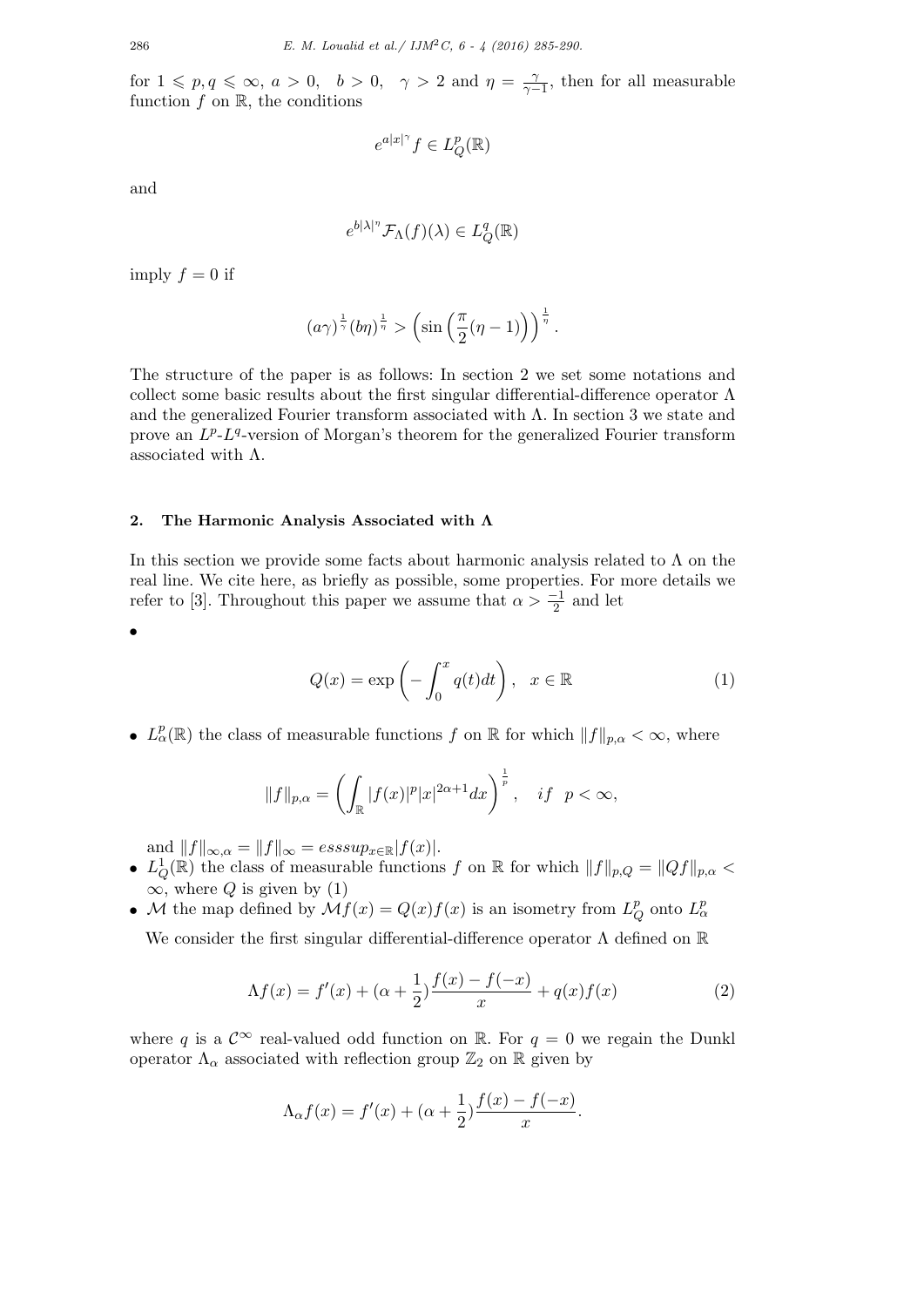#### **2.1** *Generalized Fourier Transform*

The following statements are proved in [3]

(1) For each  $\lambda \in \mathbb{C}$ , the differential-difference equation

$$
\Lambda u = i\lambda u, \quad u(0) = 1
$$

admits a unique  $\mathcal{C}^{\infty}$  solution on  $\mathbb{R}$ , denoted by  $\Psi_{\lambda}$ , given by

$$
\Psi_{\lambda}(x) = Q(x)e_{\alpha}(i\lambda x),\tag{3}
$$

where  $e_{\alpha}$  denotes the one-dimensional Dunkl kernel defined by

$$
e_{\alpha}(z) = j_{\alpha}(iz) + \frac{z}{2(\alpha+1)}j_{\alpha+1}(z) \quad (z \in \mathbb{C}),
$$

and  $j_{\alpha}$  being the normalized spherical Bessel function of index  $\alpha$  given by

$$
j_{\alpha}(z) = \Gamma(\alpha + 1) \sum_{n=0}^{\infty} \frac{(-1)^n (\frac{z}{2})^{2n}}{n! \Gamma(n + \alpha + 1)} \quad (z \in \mathbb{C}).
$$
 (4)

(2) For all  $x \in \mathbb{R}$ ,  $\lambda \in \mathbb{C}$  and  $n = 0, 1, ...$  we have

$$
|\frac{\partial^n}{\partial \lambda^n} \Psi_\lambda(x)| \leqslant Q(x)|x|^n e^{|Im \lambda||x|}.\tag{5}
$$

In particular

$$
|\Psi_{\lambda}(x)| \leqslant Q(x)e^{|Im \lambda||x|}.\tag{6}
$$

(3) For all  $x \in \mathbb{R}$ ,  $\lambda \in \mathbb{C}$ , we have the Laplace type integral representation

$$
\Psi_{\lambda}(x) = a_{\alpha}Q(x) \int_{-1}^{1} (1 - t^2)^{\alpha - \frac{1}{2}} (1 + t)e^{i\lambda x t} dt,
$$
\n(7)

where  $a_{\alpha} = \frac{2\Gamma(\alpha+1)}{\sqrt{\pi}\Gamma(\alpha+\frac{1}{2})}$ .

The generalized Fourier transform associated with  $\Lambda$  for a function in  $L^1_Q(\mathbb{R})$  is defined by

$$
\mathcal{F}_{\Lambda}(f)(\lambda) = \int_{\mathbb{R}} f(x)\Psi_{-\lambda}(x)x^{2\alpha+1}dx.
$$
 (8)

(1) Let  $f \in L^1_Q(\mathbb{R})$  such that  $\mathcal{F}_{\Lambda}(f) \in L^1_{\alpha}$ . Then for allmost  $x \in \mathbb{R}$  we have the inversion formula

$$
f(x) (Q(x))^{2} = m_{\alpha} \int_{\mathbb{R}} \mathcal{F}_{\Lambda}(f)(\lambda) \Psi_{\lambda}(x) |\lambda|^{2\alpha+1} d\lambda,
$$

where

$$
m_{\alpha} = \frac{1}{2^{2(\alpha+1)}(\Gamma(\alpha+1))^{2}}.
$$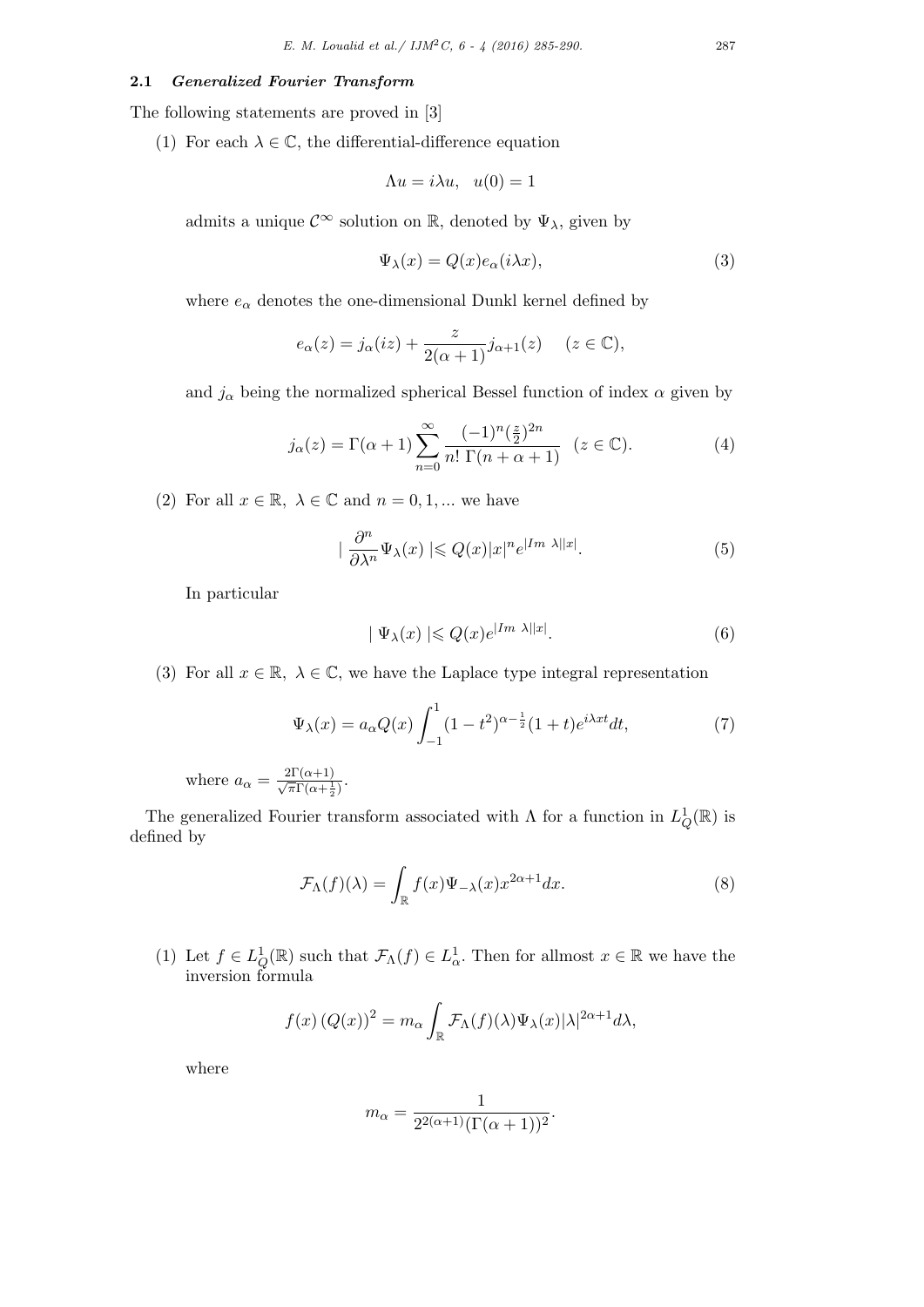(2) For every  $f \in L^2_Q(\mathbb{R})$ , we have the Plancherel formula

$$
\int_{\mathbb{R}} |f(x)|^2 (Q(x))^2 |x|^{2\alpha+1} dx = m_\alpha \int_{\mathbb{R}} |\mathcal{F}_\Lambda(f)(\lambda)|^2 |\lambda|^{2\alpha+1} d\lambda.
$$

(3) The generalized Fourier transform *F*<sup>Λ</sup> extends uniquely to an isometric isomorphism from  $L^2_Q(\mathbb{R})$  onto  $L^2_\alpha(\mathbb{R})$ .

## **3. An** *L<sup>p</sup>* **-***L<sup>q</sup>* **-Version of Morgan's Theorem for** *F***<sup>Λ</sup>**

We start by getting the following lemma of Phragmen-Lindlöf type using the same technique as in [4, 6]. We need this lemma to prove the main result of this paper.

Suppose that  $\rho \in ]1,2[, q \in [1,\infty], \sigma > 0 \text{ and } B > \sigma \sin \left( \frac{\pi}{2} \right)$  $\frac{\pi}{2}(\rho-1)$ ). If  $g$  is an entire function on C verifiying:

$$
|g(x+iy)| \leqslant C.e^{\sigma|y|^{\rho}}
$$
\n(9)

and

$$
e^{B|x|^\rho}g|_{\mathbb{R}} \in L_Q^q(\mathbb{R})\tag{10}
$$

for all  $x, y \in \mathbb{R}$  then  $g = 0$ .

Let  $1 \leqslant p, q \leqslant \infty$ ,  $a > 0$ ,  $b > 0$ ,  $\gamma > 2$  and  $\eta = \frac{1}{\gamma - 1}$  $\frac{\gamma}{\gamma-1}$ , then for all measurable function  $f$  on  $\mathbb{R}$ , the conditions

$$
e^{a|x|^\gamma} f \in L_Q^p(\mathbb{R})
$$
\n<sup>(11)</sup>

and

$$
e^{b|\lambda|^\eta} \mathcal{F}_\Lambda(f)(\lambda) \in L^q_Q(\mathbb{R}) \tag{12}
$$

imply  $f = 0$  if

$$
(a\gamma)^{\frac{1}{\gamma}}(b\eta)^{\frac{1}{\eta}} > \left(\sin\left(\frac{\pi}{2}(\eta-1)\right)\right)^{\frac{1}{\eta}}.
$$
 (13)

*Proof* The function

$$
\mathcal{F}_{\Lambda}(f)(\lambda) = \int_{\mathbb{R}} f(x) \Psi_{-\lambda}(x) x^{2\alpha + 1} dx.
$$

is well defined, entirely on  $\mathbb C$  and from  $(8)$  and  $(6)$ , we have

$$
|\mathcal{F}_{\Lambda}(f)(\lambda)| = |\int_{\mathbb{R}} f(x)\Psi_{-\lambda}(x)x^{2\alpha+1}dx|,
$$
  
\n
$$
\leq \int_{\mathbb{R}} |f(x)|Q(x)e^{|x||\zeta|}x^{2\alpha+1}dx,
$$
  
\n
$$
= \int_{\mathbb{R}} |\mathcal{M}f(x)|e^{|x||\zeta|}x^{2\alpha+1}dx, \quad \forall \lambda = \xi + i\zeta \in \mathbb{C}
$$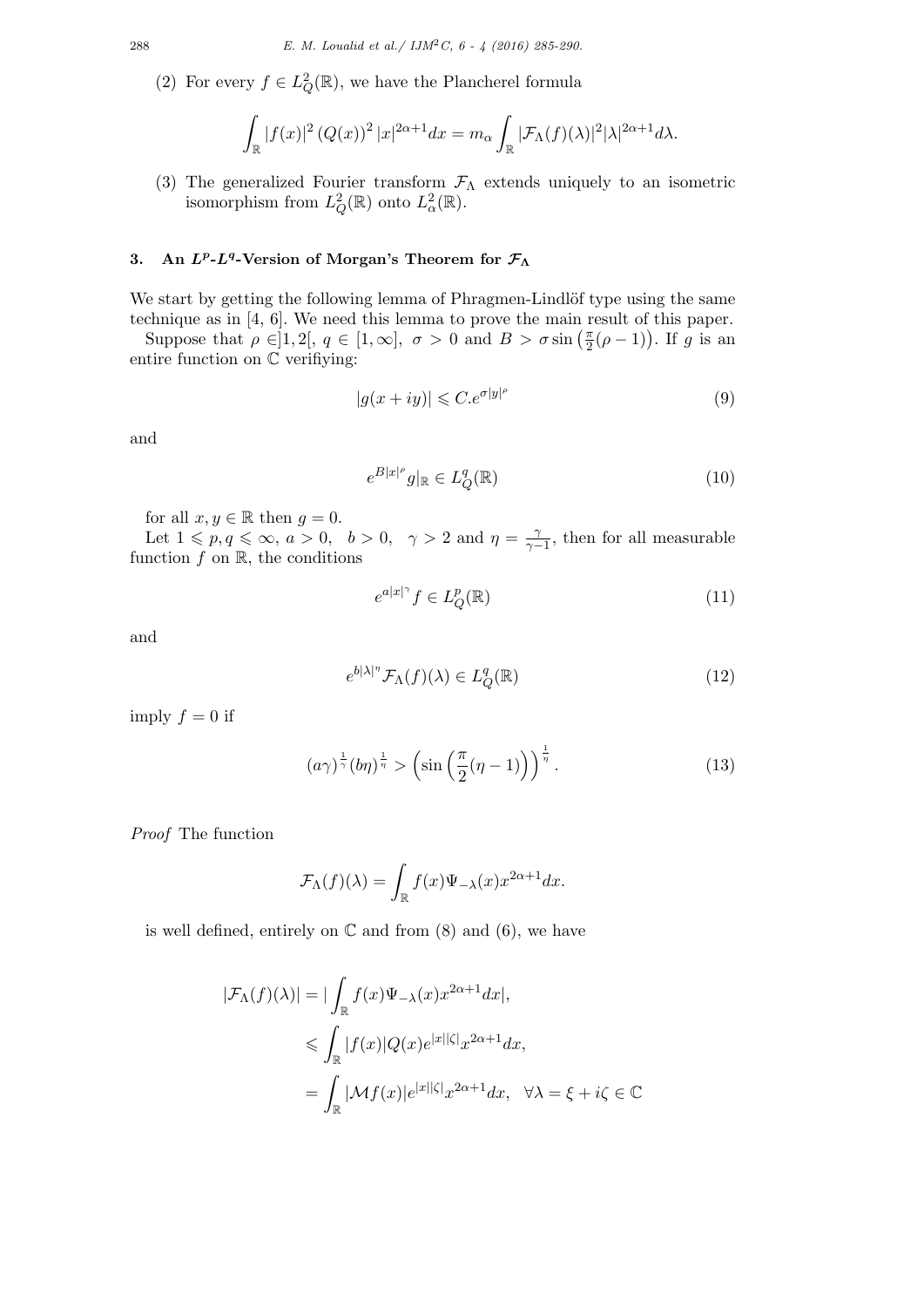Applying Hölder inequality and using  $(15)$ , we get

$$
\begin{split} |\mathcal{F}_{\Lambda}(f)(\lambda)| &\leqslant \big|\left(\int_{\mathbb{R}}\left(\mathcal{M}f(x)|e^{a|x|^{\gamma}}\right)^{p}x^{2\alpha+1}dx\right)^{\frac{1}{p}}\left(\int_{\mathbb{R}}\left(|e^{-a|x|^{\gamma}}e^{|x||\zeta|}\right)^{p'}x^{2\alpha+1}dx\right)^{\frac{1}{p'}},\\ &\leqslant C\left(\int_{\mathbb{R}}\left(|e^{-a|x|^{\gamma}}e^{|x||\zeta|}\right)^{p'}x^{2\alpha+1}dx\right)^{\frac{1}{p'}}. \end{split}
$$

where  $p'$  is the conjugate exponent of  $p$ . Let  $C \in I = |(b\eta)^{\frac{-1}{\eta}} \sin\left(\frac{\pi}{2}\right)$  $\frac{\pi}{2}(\eta-1))^{\frac{1}{\eta}}\,,(a\gamma)^{\frac{1}{\gamma}}[.$ Applying the convex inequality

$$
|ty|\leqslant(\frac{1}{\gamma})|t|^{\gamma}+(\frac{1}{\eta})|y|^{\eta}
$$

to the positive numbers  $C|x|$  and  $\frac{|\zeta|}{C}$ , we obtain

$$
|x||\zeta|\leqslant(\frac{C^\gamma}{\gamma})|x|^\gamma+(\frac{1}{\eta C^\eta})|\zeta|^\eta
$$

and the following relation holds

$$
\int_{\mathbb{R}} e^{-ap'|x|^{\gamma}} e^{p'|x||\zeta|} x^{2\alpha+1} dx \leqslant e^{\frac{p'|\zeta|^\eta}{\eta C^\eta}} \int_{\mathbb{R}} e^{-p'(a-\frac{C^\gamma}{\gamma})|x|^{\gamma}} x^{2\alpha+1} dx.
$$

Since  $C \in I$ , then  $a > \frac{C^{\gamma}}{\gamma}$ , and thus the integral

$$
\int_{\mathbb{R}} e^{-p'(a-\frac{C^\gamma}{\gamma})|x|^\gamma} x^{2\alpha+1} dx
$$

is finite. Moreover

$$
|\mathcal{F}_{\Lambda}(f)(\lambda)| \leqslant Const.e^{\frac{p'|\zeta|^{\eta}}{\eta C^{\eta}}}, \quad for all \lambda \in \mathbb{C}.
$$
 (14)

By virtue of relations (15), (16), (14) and Lemma 3, we obtain that  $\mathcal{F}_{\alpha,n}f = 0$ . Then  $f = 0$  by Theorem 2.1.

### **4. Conclusion**

In this paper, using a generalized Fourier transform associated with a Dunkl type operator, we obtained an  $L^p$ - $L^q$ -version of Morgan's. We proved that if  $1 \leqslant p, q \leqslant$  $\alpha$ , *a* > 0, *b* > 0, γ > 2 and *η* =  $\frac{\gamma}{\gamma - 1}$  $\frac{\gamma}{\gamma-1}$ , then for all measurable function *f* on R, the conditions

$$
e^{a|x|^\gamma} f \in L_Q^p(\mathbb{R})
$$
\n<sup>(15)</sup>

and

$$
e^{b|\lambda|^{\eta}} \mathcal{F}_{\Lambda}(f)(\lambda) \in L^q_Q(\mathbb{R})
$$
\n(16)